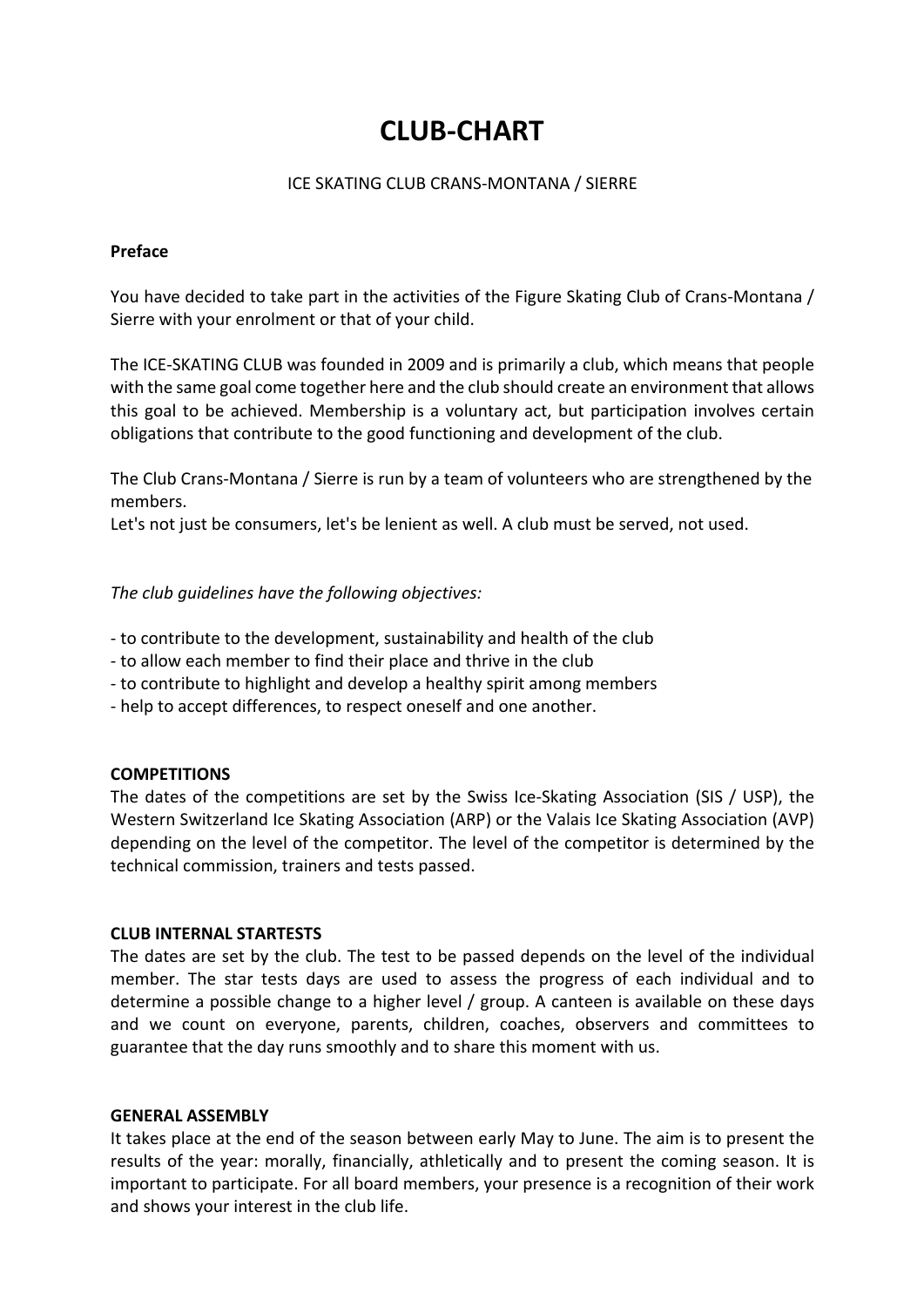# **GALAS**

There are usually 2 galas, one at the traditional Winter-Opening in Crans-Montana, which opens the winter season on the high plateau, and a second at the end of the season in Sierre in March. Galas are an integral part of the proper functioning of the club. In fact, the galas reflect the image of the club, are an advertisement, an annual party and a recognition for the children. It also helps to support the club financially. It is necessary that all of our members participate and volunteer a minimum of their time with us.

#### **EXTERNAL SPORT-ACTIVITIES**

They take place during the year, it may be an excursion at the end of a camps, mostly on Fridays, a possible annual excursion, an anniversary activity (10 years club, ...). They are part of the life of a club and contribute to the good general atmosphere and are a token of thanks to the board members and for the work of everyone who has been available to the club. Everyone should participate.

#### **ICE SKATER**

#### **THE MEMBER**

Each member must be up to date with his membership fee in order to participate in training courses and competitions. The membership fee shouldn't be a reason to get in the way of ice skating. The club will always find solutions to make payment easier.

Each member is expected to show an attitude of respect and listening to the other members of the club (ice skaters, coaches, instructors, parents ...), but also to the skaters of other clubs, the judges, the public. Every member of the Club of Crans-Montana / Sierre must show responsible behaviour: respect the schedules, the equipment and to be ready to "lend a hand", this guarantees that everything runs smoothly, both in terms of supervision of young skaters, their trainings and courses as well as at the galas or at other events organized by the club.

# **The young ice skaters (and parent) agree:**

- Respect the trainer(s) and instructor(s): schedules, behaviour, language, attitude ...
- to adhere to the guidelines of ice skating and the club
- to respect other ice skaters / spectators
- to handle borrowed material carefully and to give it back if necessary
- Only skate during lessons if a teacher / trainer / or a member of the board is present
- to participate in the life of the club (sport / non-sport)
- to support the youngest
- to give a good image of the club both internally and externally
- To have fun and to do everything to keep it that way.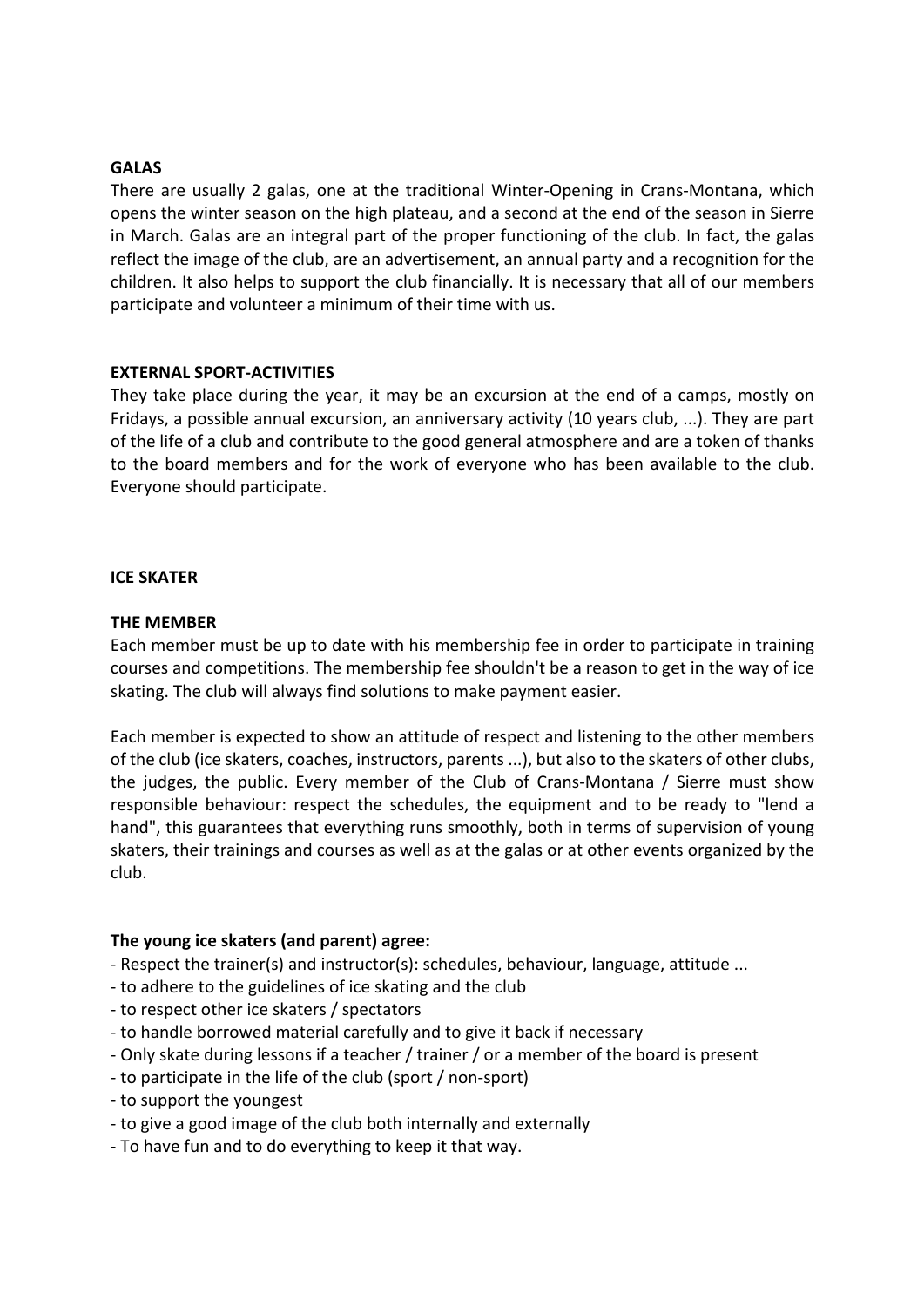# **BOARD MEMBERS**

#### **The board members commit:**

- to serve the club as best as possible (without using it)
- to welcome the arriving ice skaters / members
- to distribute the tasks of the board as well as possible and to adhere to them
- Set an example for other members through their behaviour and presence
- to respect each other, to respect all members, and not to discriminate anyone
- to ensure the sustainability of the club and its proper functioning
- to commit to a mandate of 2 years and at least 2 years
- to defuse any conflicts
- to guarantee transparency towards club members
- to have fun and, above all, to pass it on

# **PARENTS**

# **Parents acknowledge and accept**:

- The club is not a day care centre
- The parent must "let the teacher work" during the lesson and be keep away from the bank and border
- Like the instructors, most of the staff are volunteers and give their maximum to supervise the children in the best possible conditions and school / train them.
- that the child may be transported by other people (e.g., on excursions)
- that they are happy to participate in the life of the club
- to ensure the trainer is present before releasing the child, and if the trainer is absent, to wait
- Use their relationships to try to support the club financially (Partner relationship, attractive price, advertising on T-shirt, banner, ...)
- that without being an ice-skating specialist, you may voluntarily help or support the club
- that you too are an example of fair play within the club, at galas, in the locker room, in the stands and outside during the competitions and tests.
- Respect children's privacy and leave the changing rooms, when the children change.
- be and lead the children as a good example (language, behaviour, ...)

# **TRAINER AND INSTRUCTORS**

# **The trainer(s) and the instructor(s) commit**:

- to appear on time for the training (5 minutes in advance)
- to welcome the skaters at the beginning of the training
- Prepare the training and equipment in advance
- ensure the training of his ice skaters (individual coaching and evaluation)
- to let the child develop himself under the best conditions
- to keep the list of the members of his group (presence, new members)
- to alert the board members in case of any conflicts between skaters and parents.